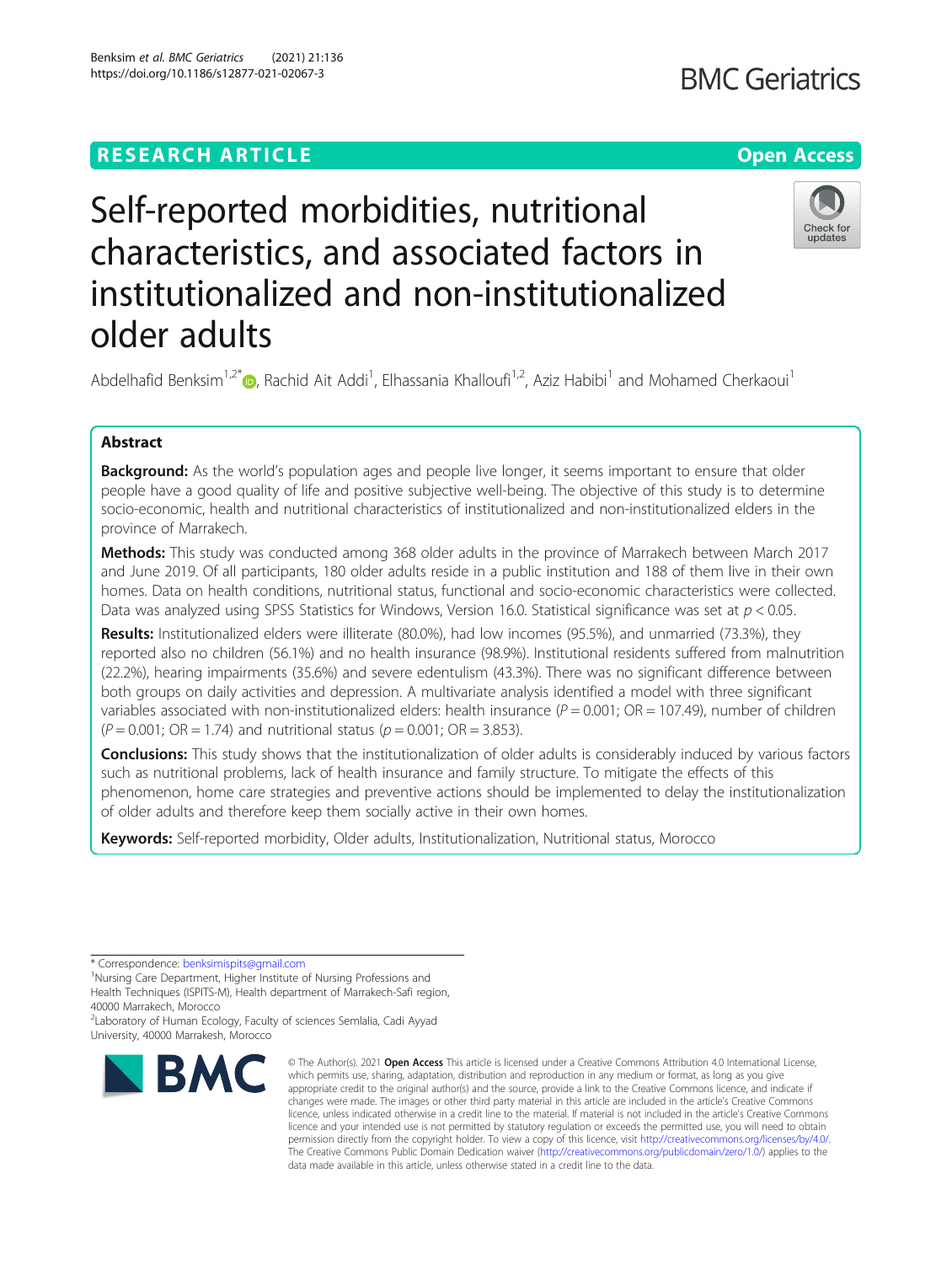# Background

Throughout the world, elderly population is growing rapidly. It is predicted to reach 2 billion persons by 2050, raising serious concerns for the planning and management of health systems [[1,](#page-6-0) [2\]](#page-6-0). Furthermore, the global interest in successful aging is now focused on how to keep people incessantly at home or in the community. However, when the need for care is great, admission to an institution may be unavoidable and necessary. Currently, exceptional changes are occurring around the world as fertility and mortality rates decline and the population ages. An increase in the proportion of older adults is expected in most countries [[3\]](#page-6-0). It affects individuals and communities as they seek to address issues related to health care, social security, caregiving and the burden of diseases and disabilities. This transition, often associated with multiple chronic morbidities, will result in a large increase in the number of older adults requiring adequate nursing care [[4](#page-6-0)].

However, demographic transition is causing dramatic changes in the health profile of older adults who often suffer from multiple illnesses and severe disabilities. This results in high levels of vulnerability and therefore an increased demand for caregivers, as family members are now less available than in the past to do this work [\[5](#page-6-0)]. Several Studies have suggested that older people tend to suffer from a large number of psychological, functional and health-related illnesses due to environmental living conditions [[6](#page-6-0)].

Today, the institutionalization of older adults is seen as a burden on all communities, due to high demand, low capacity and increased lack of funds [[7\]](#page-6-0). Therefore, most elders prefer to live at home because they are able to maintain the integrity of their social network, preserve environmental benchmarks and enjoy a better quality of life. Besides, admission to a nursing home is costly in terms of public and private finances [[7\]](#page-6-0). Nonetheless, institutionalization is associated with several negative outcomes such as increased mortality, reduced quality of life and questionable care. The unfavourable results accompanying institutionalization confirmed efforts to prevent or delay placement older adults in nursing homes [\[8\]](#page-6-0).

Some studies have shown the differences between institutionalized and non-institutionalized elders. Although both groups tend to associate old age with chronic diseases and disabilities, institutionalized elders seem to experience the aging process in a bad way and become increasingly socially and emotionally isolated [[9\]](#page-6-0). However, for non-institutionalized elders, old age seems to be related with activity, freedom, autonomy and the socialization phase as a time to make new friends [[9\]](#page-6-0).

Previous studies have shown that the main predictors of institutionalization are being female, being single, being illiterate, without family support, and having cognitive or physical impairment  $[4, 10]$  $[4, 10]$  $[4, 10]$  $[4, 10]$  $[4, 10]$ . Thus, institutionalized older adults are more likely to have low socioeconomic status, to be widowed or single, uninsured, malnourished, and often suffer from chronic illnesses that make them more dependent in their daily lives [[4,](#page-6-0) [10\]](#page-6-0).

In Morocco, older adults are expected to represent 23.2% in 2050 against 9.4% in 2014 [[11](#page-6-0)]. The aging urges the government to develop new strategies to meet the needs of specialized care of older adults. Thus, there is a significant lack of specialized care intended for this category because there were few residences entirely dedicated throughout the country, managed by non-profit associations  $[11]$  $[11]$ . Furthermore, many older adults are now living alone due to massive youth immigration, falling death rates, major advances in healthcare and social change. It is expected that an increased demand for nursing homes and subsidized care will be necessary in the future. Our main objective in this study was to determine the differences between institutionalized and non-institutionalized older adults and infer the selfreported morbidity, nutritional status and associated factors in the province of Marrakech.

# **Methods**

# Ethic statement

A group of 368 older persons aged 60 years and over were selected by a non-probability sampling between March 2017 and June 2019 through a face-to-face interview. Study protocol was explained and informed consent was obtained. The Illiterate participants were accompanied by a third party to explain themselves (brother, sister, caregiver, or a member of the family). In this case, the consent was signed by both people. We also proceeded to obtain consent in Arabic dialect to facilitate understanding. The protocol study was approved by the ethics committee of health authorities in Marrakech's province.

# Data collection

The target population was older adults living in their own homes and those residing in public institution. The exclusion criteria were persons who suffered from severe dementia, and neuropsychological disorders. Inclusion criteria were the individuals aged ≥60 years. Collection tool was tested with a pilot group as close as possible to the target population. All data were collected by trained nursing students.

As we do not have detailed information on the actual proportion of older adults living in the province of Marrakech (p is unknown), we use  $p = 0.50$  to estimate the size of our final sample (384 are needed). However, after excluding some people who did not meet the inclusion criteria, our final sample was set at 368 participants.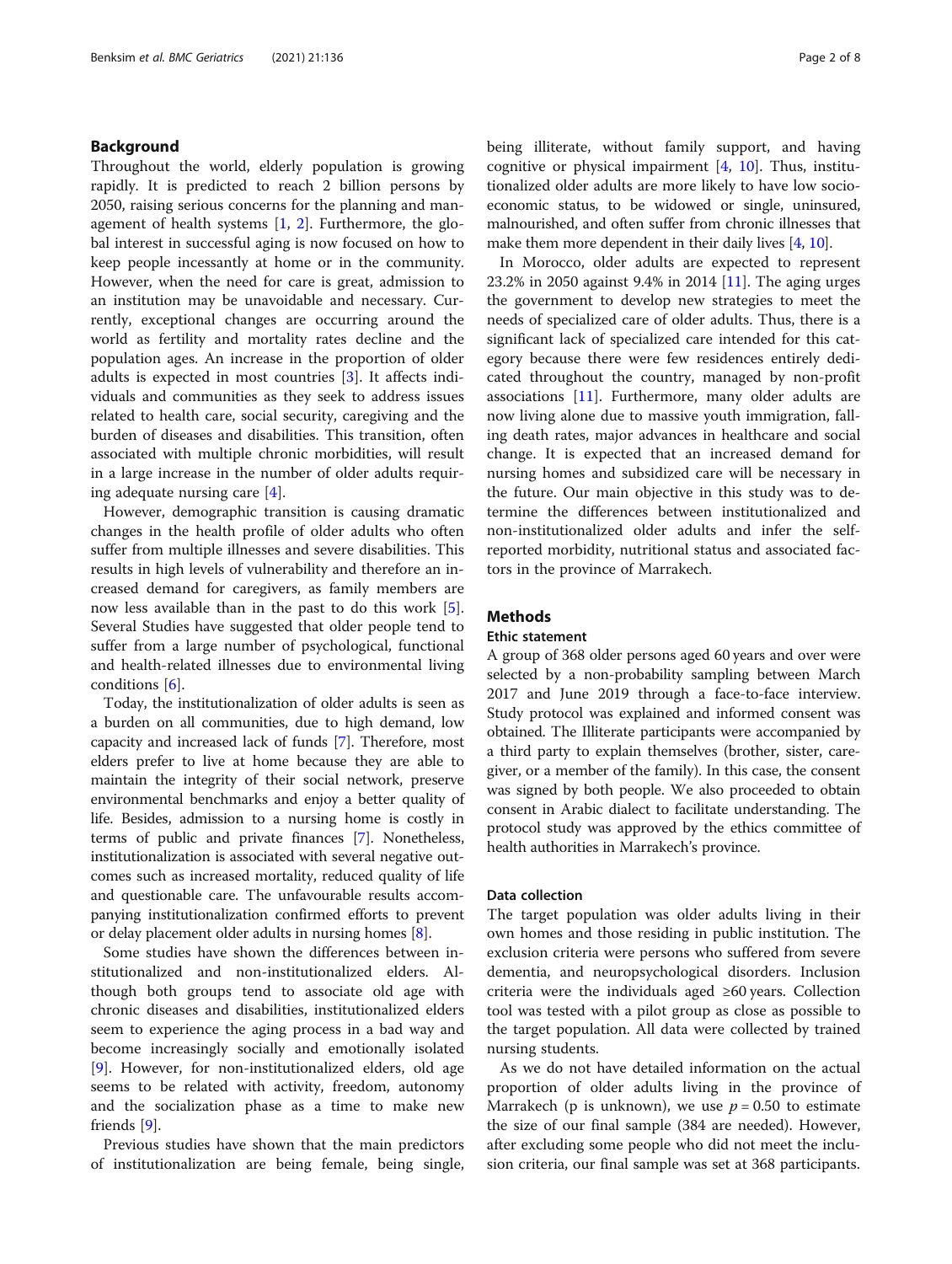Furthermore, a group of 368 participants was selected by a simple random sampling method (including 180 older adults in public institution (Dar-lbir-waihssan) and 188 are living at home (alone or with family members). This public institution is the resort for older adults and homelessness. It functions as a public non-profit institution provides such services as accommodation, meals, full-time nursing coverage, health care and rehabilitation.

# Variables and modalities

The data is collected through an interview guide, which includes various information such as age, sex, origin (urban or rural), number of children, marital status, and socioeconomic status (SES), which included education, previous occupation and health insurance (covered or not). Education status was coded into four categories: 1) Illiterates: those who never went to school, 2) Primary level: those who attended the primary-school; 3) Secondary level: those who have enrolled in middle school and/ or high school without getting the baccalaureate certificate; 4) Tertiary level: those who went to university. Economic levels are estimated on the basis of monthly income relating to previous occupations: 1) Category with an income below 3500 dirhams per month (MAD): secretary, cashier, janitor, server, housekeepers and maids, etc.. 2) Category with middle income ranging between 3500 and 5308 MAD: Police officer, taxi driver, teachers, nurses, etc.. 3) Category with income exceeding 5308 MAD: Financial manager, engineer, professor, physician, lawyer, accountant, etc.

Physical disabilities were assessed when a person performed basic tasks of daily living (ADLs). There are six basic activities including bathing, dressing, feeding, transferring, continence and toileting. Hence, three categories are made: 1) no difficulties doing everything, 2) slight difficulty to do some things, 3) difficulty doing everything. We used mini nutritional assessment–Short Form (MNA-SF) to measure nutritional status (ranging from 0 to 14 points). MNA-SF scale is interpreted as follows: 1) Malnutrition: 0 to 7points, 2) Risk of malnutrition: 8 to 11 points and 3) Normal: 12 points or greater. Depressive symptoms were assessed with 15 items version of Geriatric Depression Scale (GDS-SF), ranging from 0 to 15 points: 1) Normal: 0–5, 2) Moderate depression: 6–10 and 3) Severe depression. Participant's health status was assessed on the basis of an anamnesis, or a clinician's evaluation, and/or through a brochure providing information (type and number of illnesses). Edentulism was estimated by the question "How many missing teeth do you have?". Three categories were categorized: 1) Good status: relatively no problem of dentition, 2) Partial edentulism: more than half of

teeth are deteriorated and 3) Severe edentulism: all teeth are missed or must be removed.

## Statistical analyses

The data were examined using SPSS version 16.0 (Inc., Chicago, IL, USA). A one-sample Kolmogorov-Smirnov test was used to analyse normality for continuous variables. Chi Square test was used to study relationships between categorical variables. Student's t-test was used to compare means between both groups. Multiple linear regressions identified the independent factors that affect institutionalized elders. Odds ratio (OR) 95%CI was used to show the strength of relationship between independent variables. Wald  $\chi$ 2 statistic is used to test the significance of individual coefficients for verifying the true values. Statistical significance was defined as  $p < 0.05$ .

# Results

# Socio-demographic characteristics

A total of 368 older adults were included in this study, 188 are living in their own homes and 180 in a public establishment in the province of Marrakech. Table [1](#page-3-0) summarizes the socio-demographic and economic characteristics. The mean age of institutionalized and noninstitutionalized participants was  $69.19$  years  $(SD = 9.12)$ and 70.42 years  $(SD = 8.94)$ , respectively. Of all the respondents, 45.9% were male and 54.1% were female, with the majority reporting low socio-economic status and poor health. In comparison to non-institutionalized, institutionalized elders reported being illiterate (80.0%), unemployed or low-income (95.5%), unmarried (73.3%), without health insurance (98.9%), and more than 50% of them had no children.

# Health characteristics and nutritional status

Table [2](#page-4-0) presents clinical, nutritional characteristics and self-reported morbidities of participants. According to the MNA-SF, people living in institutions are three times more likely to be malnourished than those who are not, with an average score of 9.42+/− 1.93. Moreover, more than half of participants suffered from at least two chronic diseases, especially those who were in institutions, with no significant differences between both groups ( $P > 0.05$ ). Thus, non-institutionalized elders were more likely to suffer from hypertension, heart diseases (37.8%), musculoskeletal diseases (33.5%), gastrointestinal diseases (20.7%), compared to institutionalized elders, who suffered also from visual disorders (32.8%) and metabolic disorders (22.2%) with no significant differences between both groups. However, institutionalized subjects were significantly more likely to develop severe toothlessness (43.3%) and hearing impairment  $(35.6%)$   $(P < 0.05)$ . Self-reported activities disclose that 12.8% of institutionalized had difficulty to perform their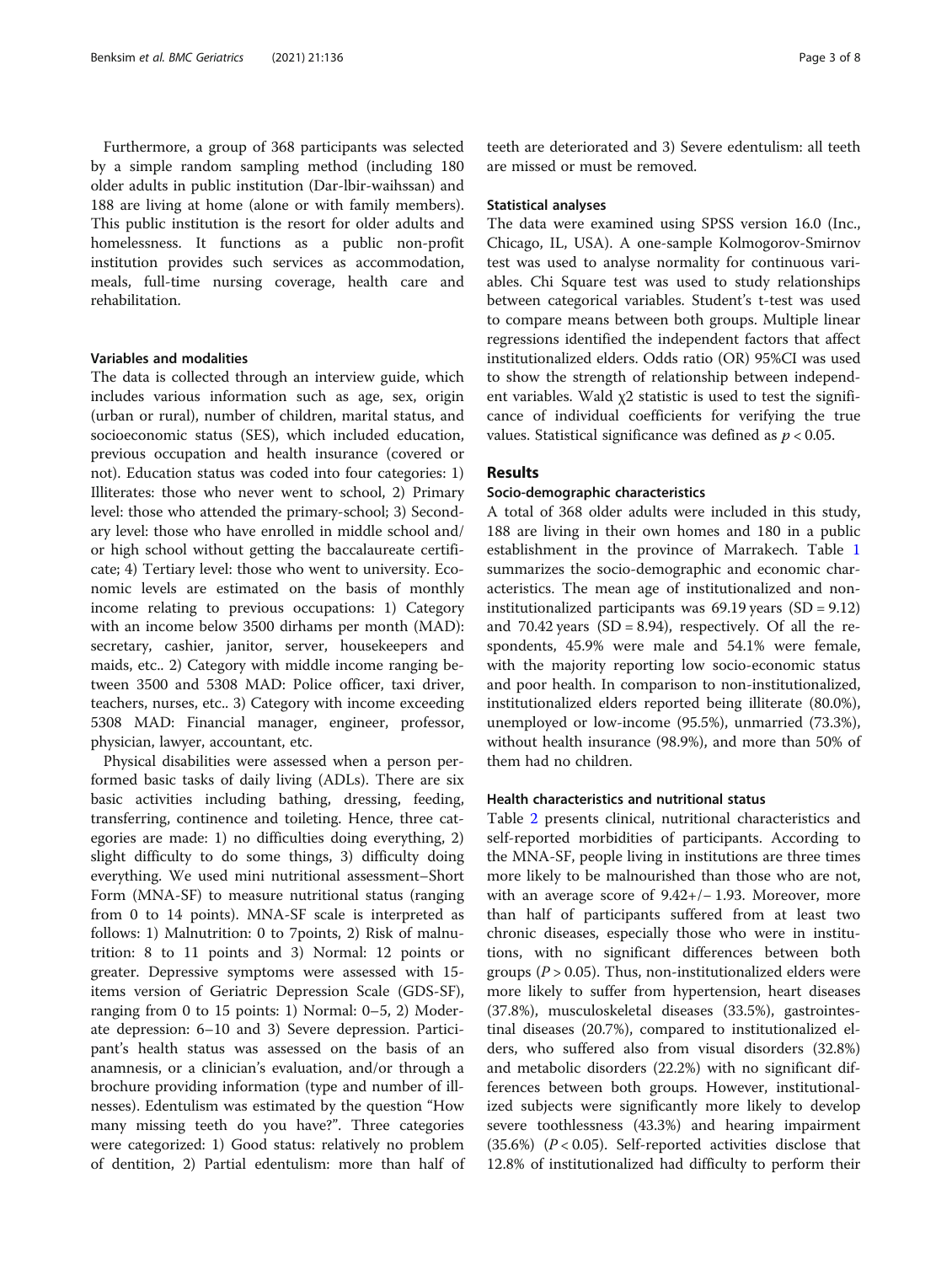|                                  | Institutionalized elders. $n = 180$ | Non-institutionalized elders $n = 188$ | P-value |
|----------------------------------|-------------------------------------|----------------------------------------|---------|
| Age (years $\pm$ SD)             | $69.19 \pm 9.12$                    | $70.42 \pm 8.94$                       | 0.748   |
| Sex n (%)                        |                                     |                                        | 0.364   |
| Male                             | 87 (48.3)                           | 82 (43.6)                              |         |
| Female                           | 93 (51.7)                           | 106 (56.4)                             |         |
| Marital status. n (%)            |                                     |                                        | 0.001   |
| Without partner                  | 132 (73.3)                          | 72 (38.3)                              |         |
| With partner                     | 48 (26.7)                           | 116 (61.7)                             |         |
| Education status. n (%)          |                                     |                                        | 0.001   |
| Illiterate                       | 144 (80.0)                          | 128 (68.1)                             |         |
| Primary                          | 23 (12.7)                           | 20 (10.6)                              |         |
| Secondary                        | 9(5.1)                              | 5(2.6)                                 |         |
| Tertiary level                   | 4(2.2)                              | 35 (18.6)                              |         |
| Health insurance. n (%)          |                                     |                                        | 0.001   |
| None                             | 178 (98.9)                          | 113(60.1)                              |         |
| Yes                              | 2(1.1)                              | 75 (39.9)                              |         |
| Previous income per month. n (%) |                                     |                                        | 0.001   |
| With low income                  | 172 (95.5)                          | 146 (77.6)                             |         |
| With middle income               | 6(3.3)                              | 13(6.9)                                |         |
| With high-income                 | 2(1.1)                              | 29 (15.4)                              |         |
| Origin. n (%)                    |                                     |                                        | 0.176   |
| Urban                            | 84 (46.7)                           | 101(53.7)                              |         |
| Rural                            | 96 (53.3)                           | 87 (46.3)                              |         |
| Number of children. n (%)        |                                     |                                        | 0.001   |
| 1 or more                        | 79 (43.9)                           | 181 (96.3)                             |         |
| $\mathsf{O}\xspace$              | 101(56.1)                           | 7(3.7)                                 |         |

<span id="page-3-0"></span>Table 1 Socio-economic and demographic characteristics of institutionalized and non-institutionalized elders

Abbreviations: SD Standard deviation; (): absolute frequency

daily tasks without any assistance compared to those living at home ( $p = 0.385$ ). Therefore, when analysing GDS-SF, a proportion of severe depression is slightly assessed in institutionalized elders than those living at home  $(P = 0.313)$  $(P = 0.313)$  $(P = 0.313)$ . Table 3 provides a design of independent variables significantly associated with institutionalization. This multivariate analysis divulges that health insurance  $(P = 0.001; \text{ OR } = 107.49;$ 95%CI: 14,292–808.524), number of children (P = 0.001; OR = 1.74; 95%CI: 1.498–2.023) and nutritional status  $(P = 0.001; \text{ OR } = 3.853; 95\% \text{ CI: } 2.152 -$ 6.898) are relatively the main predictive variables associated with institutionalized elders.

# **Discussion**

To our knowledge, few studies have been devoted to older adults in Morocco. This cross-sectional study explores the socio-economic, demographic and health status of older adults in the province of Marrakech.

# Socio-demographic and economic characteristics

In terms of socio-economic status, older adults living in institutions are less educated and more likely to have lower occupational status, to be single or widowed, to be uninsured and dependent on their children and relatives than non-institutionalized elders. These findings have been corroborated with some studies elsewhere  $[2-6]$  $[2-6]$  $[2-6]$  $[2-6]$ . Old age and being single have been shown to be significantly associated with an increased risk of institutionalization  $[2, 4, 10]$  $[2, 4, 10]$  $[2, 4, 10]$  $[2, 4, 10]$  $[2, 4, 10]$  $[2, 4, 10]$ . Furthermore, when comparing groups of institutionalized elders, the average age does not exceed 71 years; this result does not corroborate with those elsewhere [[12](#page-7-0), [13\]](#page-7-0). In some studies, the risk of institutionalization was higher in persons over 80 years old [[2,](#page-6-0) [11](#page-6-0), [12\]](#page-7-0). Analogous to our results, a high proportion of older adults living alone or unmarried are more likely to be institutionalized [2.14]. In addition, absence of children was relevant in institutionalization process, as older adults may have difficulties in daily life to receive care at home due to changes in family profile (Absent or emigrated children). Some findings show that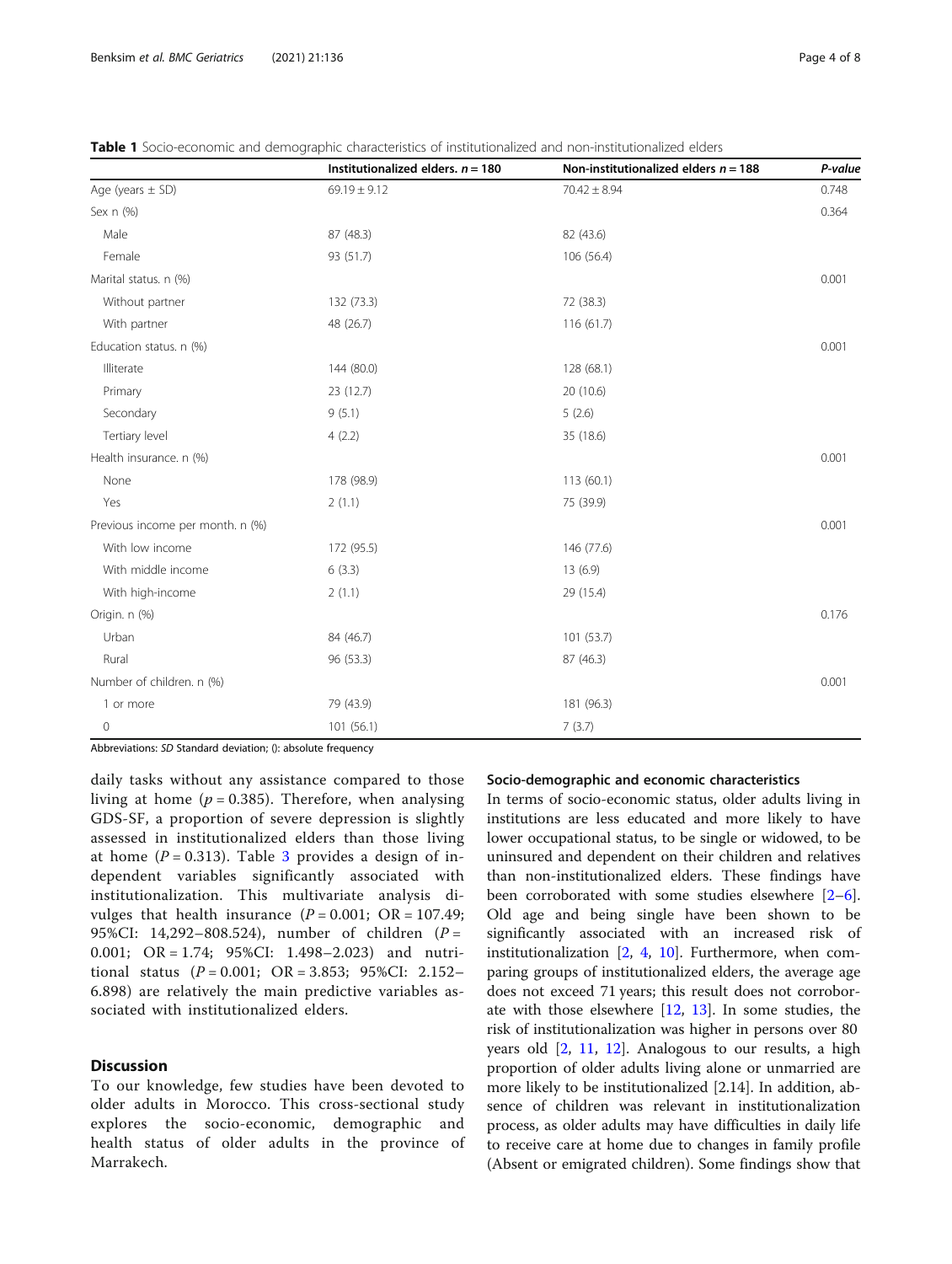|                                        | Institutionalized elders $n = 180$ | Non-institutionalized elders $n = 188$ | P-value |
|----------------------------------------|------------------------------------|----------------------------------------|---------|
| MNA-SF score                           | $9.42 \pm 1.93$                    | $12.55 \pm 1.42$                       | 0.016   |
| MNA-SF. n (%)                          |                                    |                                        | 0.001   |
| Malnutrition: 0 to 7 points            | 40 (22,2)                          | 15(8,0)                                |         |
| Risk of malnutrition: 8 to 11 points   | 114(63,3)                          | 66 (35,1)                              |         |
| Normal: 12 points or greater           | 26 (14.4)                          | 107 (56.9)                             |         |
| Mean of self-reported morbidity        | $1.63 \pm 0.89$                    | $1.66 \pm 1.05$                        | 0.142   |
| Number of self-reported morbidity      |                                    |                                        | 0.218   |
| None                                   | 8(6.2)                             | 16(11.5)                               |         |
| $\overline{1}$                         | 38 (29.5)                          | 45 (32.4)                              |         |
| 2 or more                              | 83 (64.3)                          | 78 (56.1)                              |         |
| Morbidities Perceived. n (%)           |                                    |                                        |         |
| Heart diseases/hypertension (I10-I15)  | 53 (29.4)                          | 71 (37.8)                              | 0.091   |
| Respiratory diseases (J40-J47)         | 7(3.9)                             | 13 (6.9)                               | 0.201   |
| Infectious diseases (B95-B98)          | 6(3.3)<br>1(0.5)                   |                                        | 0.049   |
| Skin diseases (B35-B49)                | 5(2.8)                             | 3(1.6)                                 | 0.437   |
| Musculoskeletal diseases (M00-M99)     | 47 (26.1)                          | 63 (33.5)                              | 0.121   |
| Gastrointestinal diseases (K00 - K93)  | 28 (15.6)                          | 39 (20.7)                              | 0.197   |
| Metabolic disorders (E00 - E90)        | 40 (22.2)                          | 38 (20.2)                              | 0.637   |
| Kidney diseases (N00 - N99)            | 17(9.4)                            | 11(5.9)                                | 0.194   |
| Visual disorders (H00 - H59)           | 59 (32.8)                          | 60 (31.9)                              | 0.860   |
| Degree of dehydration. n (%)           |                                    |                                        | 0.916   |
| Severe dehydration                     | 42 (23.3)                          | 43 (22.9)                              |         |
| Moderate dehydration                   | 138 (76.7)                         | 145 (77.1)                             |         |
| Hearing status. n (%)                  |                                    |                                        | 0.014   |
| Without problem                        | 116 (64.4)                         | 132 (70.2)                             |         |
| Hearing impairments (H90-H95)          | 64 (35.6)                          | 56 (29.8)                              |         |
| Dental status (K00-K14). n (%)         |                                    |                                        | 0.043   |
| Good status                            | 19 (10.6)                          | 32 (17.0)                              |         |
| Partial edentulism                     | 83 (46.1)                          | 95 (50.5)                              |         |
| Severe edentulism                      | 78 (43.3)                          | 61 (32.5)                              |         |
| Activity of daily living (ADLs). n (%) |                                    |                                        | 0.385   |
| No difficulties in everything          | 113 (62.8)                         | 106 (56.4)                             |         |
| A moderate difficulties                | 44 (24.4)                          | 50 (26.6)                              |         |
| Difficulties in everything             | 23 (12.8)                          | 32 (17.0)                              |         |
| GDS-SF score                           | $5.64 \pm 4.13$                    | $5.01 \pm 3.87$                        | 0.513   |
| GDS (Short form). n (%)                |                                    |                                        | 0.313   |
| Normal: 0-5                            | 106 (58.9)                         | 115 (61.2)                             |         |
| Moderate depression: 6-10              | 41 (22.8)                          | 49 (26.1)                              |         |
| Severe depression: 11-15               | 33 (18.3)                          | 24 (12.8)                              |         |

<span id="page-4-0"></span>Table 2 Clinical characteristics and frequency of self-reported morbidity among institutionalized and non-institutionalized older adults

Abbreviations: GDS Geriatric Depression Scale, MNA-SF Mini nutritional assessment short form test; (): absolute frequency, (−): code of CID-10 to transpose diagnoses of diseases and related health problems

the decision at an advanced age to remain single, widowed or divorced increases the risk of institutionalization [\[2](#page-6-0), [4](#page-6-0), [10](#page-6-0), [12\]](#page-7-0). Furthermore, older adults prefer to live at home

because they are able to maintain integrity of their social network, keep their bearings and enjoy a better quality of life [\[2](#page-6-0), [12\]](#page-7-0). It was found that aging in place and family care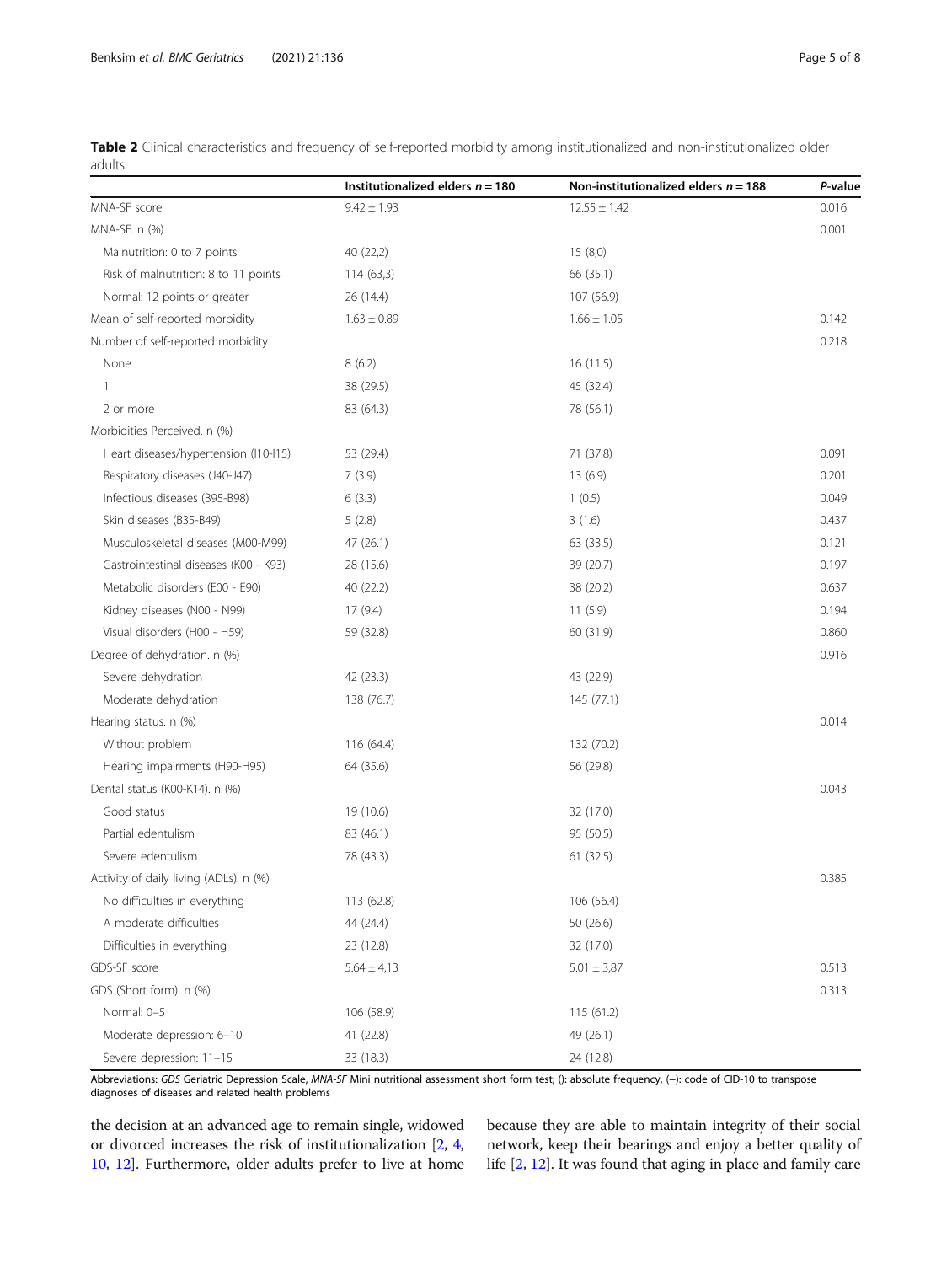|                                               | β        | Wald   | P-value | OR (95% CI)              |
|-----------------------------------------------|----------|--------|---------|--------------------------|
| Origin: (Urban)                               | 0.197    | 0.288  | 0.591   | 1.218 (0.593-2.501)      |
| Marital status: (Without partner)             | 0.512    | 1.756  | 0.185   | 1.669 (0.782-3.558)      |
| Education status: (Illiterate)                | 0.252    | 0.289  | 0.591   | 1.286 (0.514-3.218)      |
| Health insurance: (None)                      | 4.677    | 20.643 | 0.000   | 107.495 (14.292-808.524) |
| Previous occupation level: (low income)       | $-0.645$ | 2.670  | 0.102   | $0.525(0.242 - 1.137)$   |
| Number of children: (None)                    | 0.554    | 52.407 | 0.000   | 1.741 (1.498-2.023)      |
| Heart diseases/hypertension (I10-I15)         | $-0.616$ | 2.465  | 0.116   | $0.540(0.250 - 1.165)$   |
| Infectious diseases (B95-B98)                 | $-3.581$ | 5.063  | 0.240   | $0.028(0.001 - 0.630)$   |
| Musculoskeletal diseases (M00-M99)            | 0.586    | 2.364  | 0.124   | 1.796 (0.851-3.790)      |
| Gastrointestinal diseases (K00 - K93)         | 0.133    | 0.085  | 0.770   | 1.142 (0.469-2.780)      |
| Hearing status/ Hearing impairments (H90-H95) | 0.188    | 0.337  | 0.561   | $1.206(0.641 - 2.272)$   |
| Dental status/ severe edentulism (K00-K14)    | $-0.061$ | 0.121  | 0.728   | $0.941(0.667 - 1.327)$   |
| MNA-SF: (malnutrition) (E40-E46)              | 1.349    | 20.597 | 0.000   | 3.853 (2.152-6.898)      |

<span id="page-5-0"></span>**Table 3** Variables independently associated with institutionalized ( $n = 180$ ) and non-institutionalized older adults ( $n = 188$ ) according to the multiple logistic regression model

Abbreviations: MNA-SF Mini nutritional assessment short form, β Coefficient, P Significance level of the Wald test, OR Odds ratio and CI Confidence interval; (−): code of ICD-10 to transpose diagnoses of diseases and related health problems

are seen as ideal approaches to long-term care because they guarantee the values of dignity, autonomy, family integrity and social continuity [\[13,](#page-7-0) [14\]](#page-7-0). Therefore, the negative outcomes of institutionalization may support efforts to prevent or delay their placement in nursing homes. Additionally, uninsured elders are more likely to move to facilities that provide full-time nursing care. A similar study has shown that the occupancy rate of care services by the uninsured older adults was lower than those insured [[14](#page-7-0)]. Studies have shown that the majority of people living in institutions are uninsured in the Middle East [[2,](#page-6-0) [12,](#page-7-0) [15](#page-7-0)].

# Health characteristics and nutritional status

Many chronic diseases and disabilities are initially observed in institutionalized older adults. However, multivariate analysis showed that the majority of independent variables lost their significance. Previous studies indicate that multiple morbidities are the common burden of institutionalization [\[2](#page-6-0), [16\]](#page-7-0). Another studies indicate that the decision to move to facilities is often made in cases of severe cognitive or functional impairments, due to a lack of nursing care and family support at home [\[16](#page-7-0)]. Furthermore, based on MNA-SF scores, institutionalized elders were at risk of malnutrition, while 14.4% were malnourished. This prevalence of malnutrition varies from one population to another. It is often the result of unhealthy diet or nutrient deficiencies as well as unintentional neglect by caregivers. In Sweden, one third of older adults living in nursing homes suffer from malnutrition [[17\]](#page-7-0). In some study, older adults living in longterm care homes are nutritionally vulnerable, often

consuming insufficient energy, macro and micronutrients to maintain their health and function [\[18\]](#page-7-0).

As a vicious circle, inadequate nutrition not only contribute to progression of existing chronic diseases such as osteoporosis or mental disorders, but can also predispose individuals to various acute health problems such as infection or dehydration [\[17](#page-7-0)].

Furthermore, institutionalization imposes changes in the daily life of older adults, including eating habits and frailty, due to reduced acceptance of food, resulting in the compromise of their nutritional status [\[17](#page-7-0)]. For this reason, one of the most important requirements of care is to provide an adequate diet that includes all essential nutrients. Some studies found that majority of institutional residents were at risk of malnutrition and 19.4% were malnourished  $[19]$  $[19]$ . Thus, a similar study found that the prevalence of malnutrition was higher among women and institutional elders [[20\]](#page-7-0).

In the same context as our study, residents of institutions are exposed to an increased risk of malnutrition for a variety of reasons, including sensory disturbances, chewing and swallowing problems, mobility restrictions, cognitive and chronic diseases requiring various treatments [[21](#page-7-0)]. Furthermore, some changes in body composition, organ function, adequate energy intake and ability to access food are associated with aging, may contribute to malnutrition [[22](#page-7-0)]. Hence, studies have shown that malnutrition in older adults can result from disorders of the gastrointestinal and endocrine systems, loss of taste and smell and inadequate nutrition [[22\]](#page-7-0). In addition, the poor dental health or chewing and swallowing problems may exacerbate the malnutrition in institutionalized elders [[22](#page-7-0)]. Based on some studies, the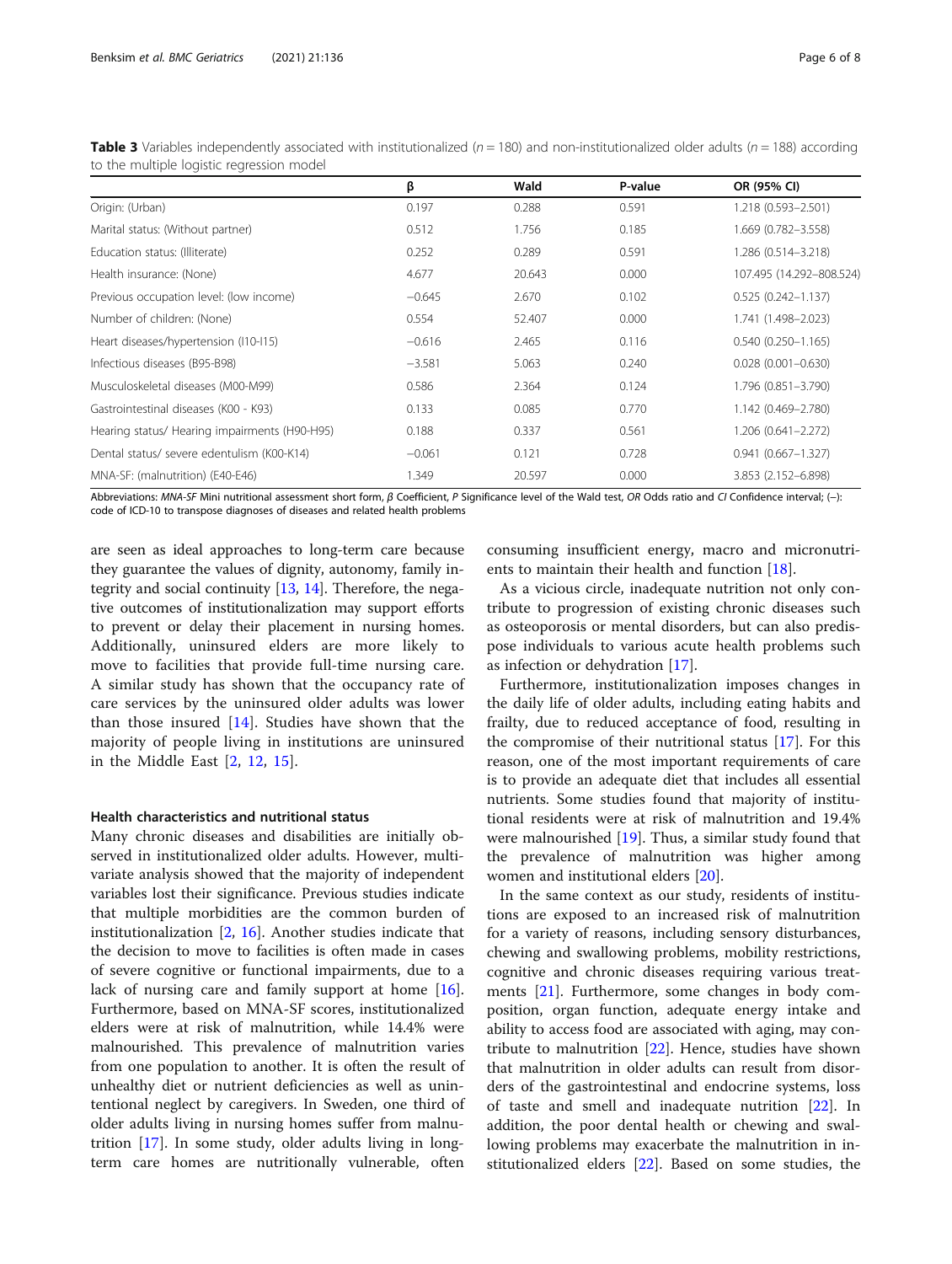<span id="page-6-0"></span>risk of malnutrition has shown a positive correlation with the number of existing geriatric syndromes. Thus, depression, dementia, functional dependence and multiple co-morbidities were associated with poor nutritional status [[22](#page-7-0)].

In our study, most of older adults suffered from chronic illnesses, functional disorders and depressive symptoms with no significant difference between both groups. Studies published elsewhere have reported the same results [[23,](#page-7-0) [24](#page-7-0)]. These conditions will result in an increased need for long-term care and support services for older adults as active members of their society.

When we analysed oral health, a significant rate of edentulism was observed in institutional residents. Studies have shown similar findings in Spanish, Indonesian and Brazilian older adults [[23,](#page-7-0) [25](#page-7-0), [26](#page-7-0)]. Hence, these findings are often due to unhealthy behaviours and attitudes of Moroccans people toward oral hygiene. In addition, illiteracy, poverty, lack of health insurance, poor hygiene, malnutrition, diabetes and hypertension increase the frequency of oral diseases in institutions [[23](#page-7-0), [25](#page-7-0)–[27](#page-7-0)].

Regarding depression, the majority of institutional elders suffered from severe depression. Similar results have been reported in some studies which included older adults living in different nursing homes [2, [28\]](#page-7-0). The high prevalence of depression in institutions could be reduced by improving their nutritional status, their belief in a just world, their quality of life and their social relationships with friends and relatives [2].

In this investigation, there are many limitations due to the fact that the assessment of health status was based on the perception of older adults, including dehydration, hearing and oral condition. In addition, sampling is carried out on small groups.

# Conclusion

The study at hand shows the differences between institutionalized and non-institutionalized elders. Besides, most participants have lower socioeconomic and poorer health status, functional disabilities and some depressive symptoms. However, elders in institutions are more likely to suffer from poor nutritional status, mouth and hearing problems. These findings encourage health care providers and government agencies to enhance the quality of life, with supplementary attention giving to older women and those living in institutions.

#### Abbreviations

GDS: Geriatric Depression Scale; MNA-SF: Mini nutritional assessment short form test; ICD-10: International Statistical Classification of Diseases; ADLs: Activity of daily living

#### Acknowledgments

We would like to express my gratitude to all participants in this study. Special thanks go to the health authorities in region of Marrakech-Safi.

Thanks again to Prof. Rahhou Lhoussaine for his invaluable help in writing this article.

### Authors' contributions

Concept: A.B., R.A., A.H., M.C., Design: A.B., A.H., M.C., Data Collection or Processing: A.B., A.H., M.C., Analysis or Interpretation: A.B., A.H., R.A.A., E.K., M.C., Literature Search: A.B., A.H., R.A., M.C., Writing: A.B., R.A., A.H., M.C. All authors have read and approved the manuscript, and ensure that this is the case.

# Funding

The authors declared that this study received no financial support.

### Availability of data and materials

The data will be made available on reasonable request to the corresponding author.

### Ethics approval and consent to participate

This study was conducted with the approval of the Ethic of the health authorities in the Region of Marrakech-Safi. Informed written consent was obtained for all participants before the start of the study via an information sheet on the course of the survey. The confidentiality of the information was preserved throughout the study.

### Consent for publication

Not applicable.

#### Competing interests

All authors declare no conflict of interest with respect to the research, authorship, and/or publication of this article.

# Received: 14 July 2020 Accepted: 3 February 2021 Published online: 24 February 2021

#### References

- 1. Rezaei-Shahsavarloo Z, Atashzadeh-Shoorideh F, Gobbens RJ, Ebadi A, Harouni GG. The impact of interventions on management of frailty in hospitalized frail older adults: a systematic review and metaanalysis. BMC Geriatr. 2020;20:526.
- 2. Doumit JH, Nasser RN, Hanna DR. Nutritional and health status among nursing home residents in Lebanon: comparison across gender in a national cross sectional study. BMC Public Health. 2014;14(1):629.
- 3. Bloom DE, Canning D, Fink G. Implications of population ageing for economic growth. Oxf Rev Econ Policy. 2010;26(4):583–612.
- 4. Luppa M, Riedel-Heller SG, Luck T, Wiese B, van den Bussche H, Haller F, et al. Age-related predictors of institutionalization: results of the German study on ageing, cognition and dementia in primary care patients (AgeCoDe). Soc Psychiatry Psychiatr Epidemiol. 2012;47(2):263–70.
- 5. Araújo AM, Sousa Neto TB, Bós ÂJ. Differences between the profiles of institutionalized elderly people and those on waiting lists and who do not want to be institutionalized. Rev Bras Geriatr Gerontol. 2016;19(1):105–18.
- 6. Rodriguez-Tadeo A, Wall-Medrano A, Gaytan-Vidaña ME, Campos A, Ornelas-Contreras M, Novelo-Huerta HI. Malnutrition risk factors among the elderly from the US-Mexico border: the "one thousand" study. J Nutr Health Aging. 2012;16(5):426–31.
- 7. Rathaur A, Mishra S. Study on institutionalized and non-institutionalized elderly people. Int J Home Sci. 2016;2:77–9.
- 8. Luppa M, Luck T, Weyerer S, König HH, Brähler E, Riedel-Heller SG. Prediction of institutionalization in the elderly. A systematic review. Age Ageing. 2010;39(1):31–8.
- 9. Lopes M, Afonso RM, Cerqueira M, Pereira HM. Images of aging in institutionalized and non-institutionalized elderly people. Psychol Commun Health. 2012;1:189–200.
- 10. Lopes H, Mateus C, Rosati N. Identifying the long-term care beneficiaries: differences between risk factors of nursing homes and community-based services admissions. Aging Clin Exp Res. 2020;32(10):2099–110.
- 11. Amzerin M, Laayachi M, Bazine A, Aassab R, Arifi S, Benbrahim Z, et al. Cancer in Moroccan elderly: the first multicenter transverse study exploring the Sociodemographic characteristics, clinical profile and quality of life of elderly Moroccan cancer patients. BMC Cancer. 2020;20:983. [https://doi.](https://doi.org/10.1186/s12885-020-07458-0) [org/10.1186/s12885-020-07458-0.](https://doi.org/10.1186/s12885-020-07458-0)